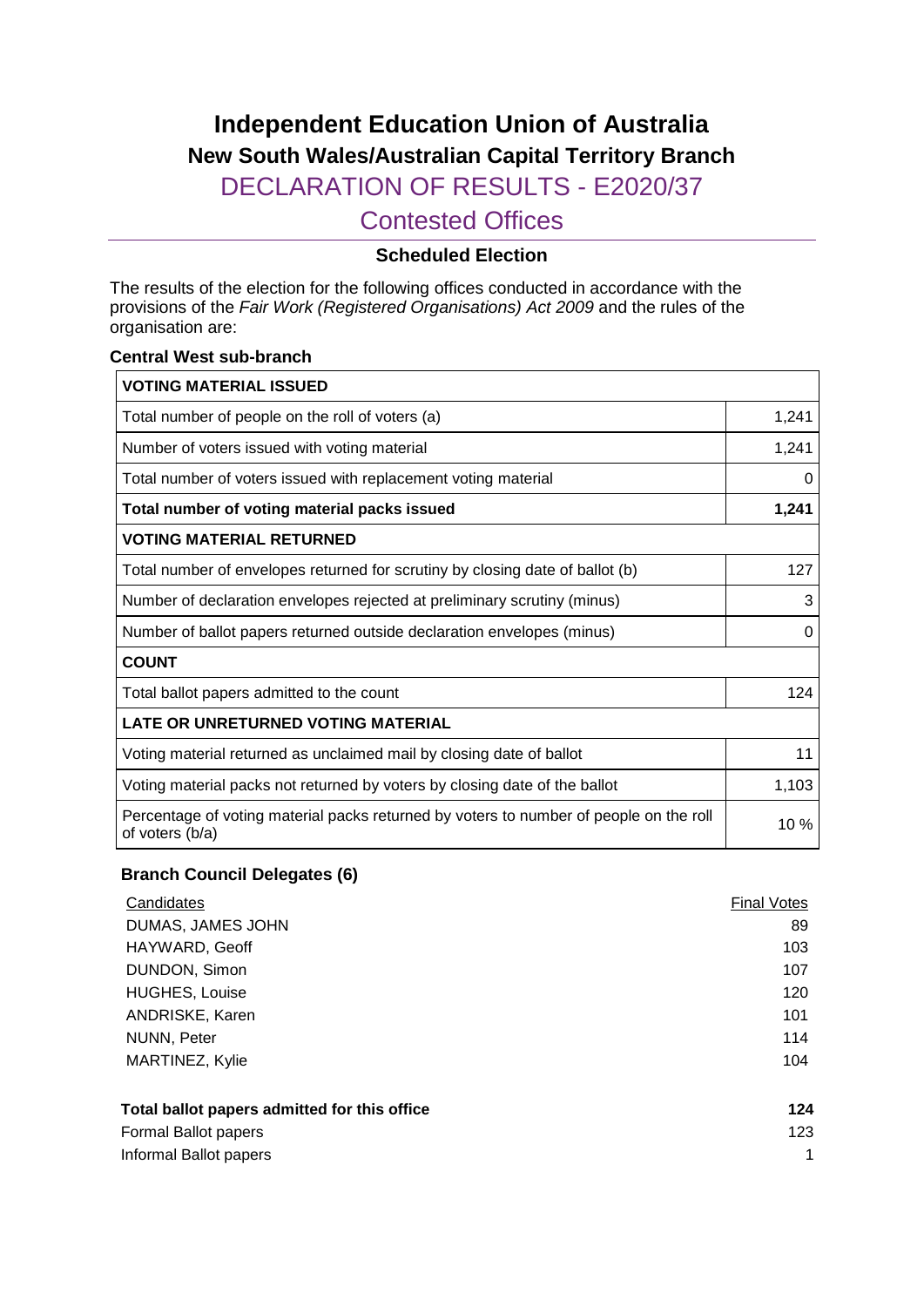| I declare the following elected: | Order Elected |
|----------------------------------|---------------|
| • HUGHES, Louise                 |               |
| • NUNN, Peter                    | 2             |
| • DUNDON, Simon                  | 3             |
| • MARTINEZ, Kylie                | 4             |
| • HAYWARD, Geoff                 | 5             |
| • ANDRISKE, Karen                | 6             |

#### **South Coast sub-branch**

| <b>VOTING MATERIAL ISSUED</b>                                                                             |       |
|-----------------------------------------------------------------------------------------------------------|-------|
| Total number of people on the roll of voters (a)                                                          | 2,843 |
| Number of voters issued with voting material                                                              | 2,843 |
| Total number of voters issued with replacement voting material                                            | 0     |
| Total number of voting material packs issued                                                              | 2,843 |
| <b>VOTING MATERIAL RETURNED</b>                                                                           |       |
| Total number of envelopes returned for scrutiny by closing date of ballot (b)                             | 266   |
| Number of declaration envelopes rejected at preliminary scrutiny (minus)                                  |       |
| Number of ballot papers returned outside declaration envelopes (minus)                                    | 0     |
| <b>COUNT</b>                                                                                              |       |
| Total ballot papers admitted to the count                                                                 | 265   |
| <b>LATE OR UNRETURNED VOTING MATERIAL</b>                                                                 |       |
| Voting material returned as unclaimed mail by closing date of ballot                                      | 19    |
| Voting material packs not returned by voters by closing date of the ballot                                | 2,558 |
| Percentage of voting material packs returned by voters to number of people on the roll<br>of voters (b/a) | 9%    |

## **Branch Council Delegates (6)**

| Candidates                 | <b>Final Votes</b> |
|----------------------------|--------------------|
| CIMINO, Marco              | 165                |
| ROGERS, Ann                | 242                |
| WILLETT, Jonathan          | 211                |
| JANCETIC, Shirley          | 201                |
| LOWE, Glenn                | 232                |
| D'SOUZA, Katherine         | 247                |
| <b>MASTERSON, Michelle</b> | 238                |

| Total ballot papers admitted for this office | 265 |
|----------------------------------------------|-----|
| Formal Ballot papers                         | 256 |
| Informal Ballot papers                       |     |